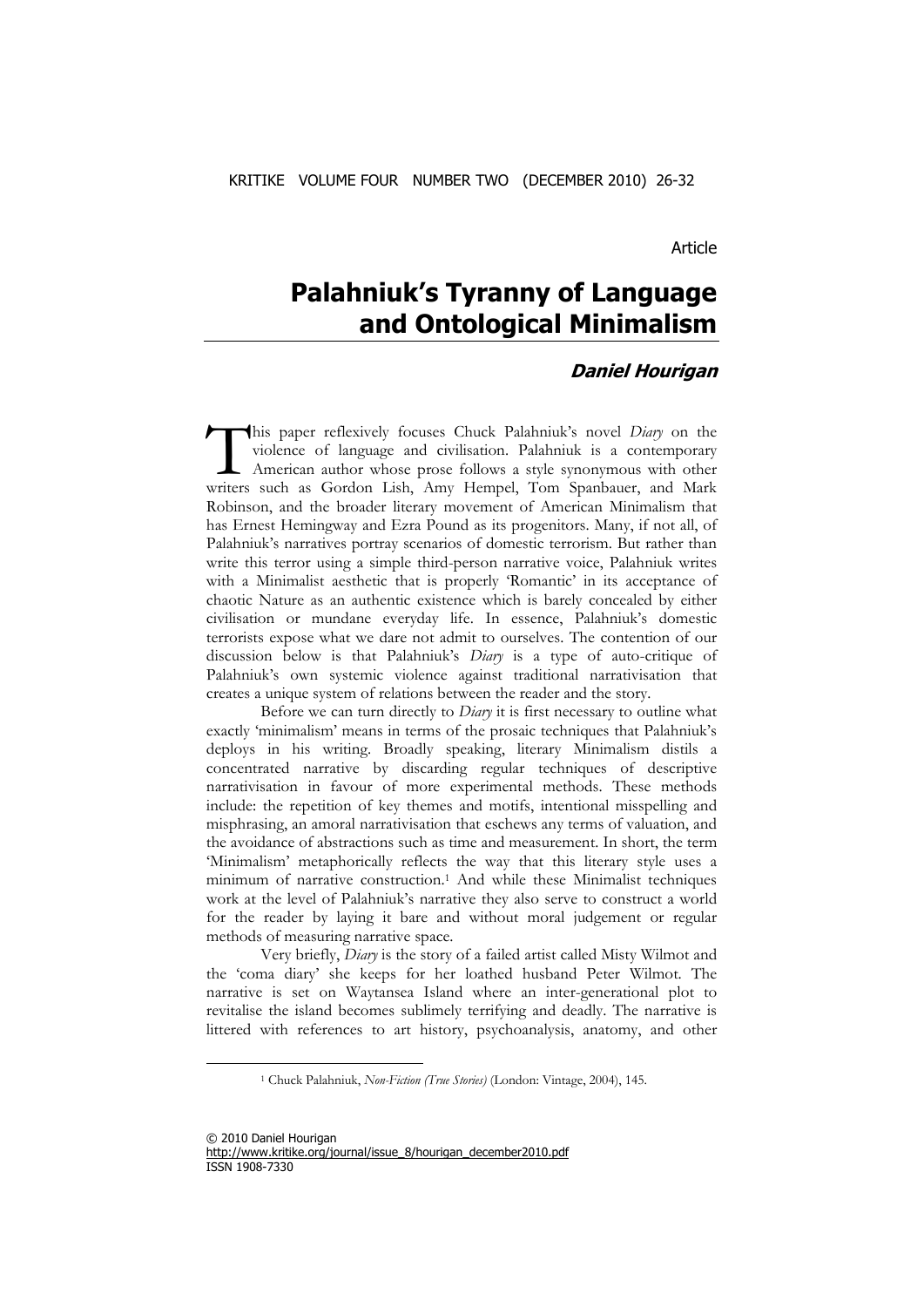disciplines that neatly fit into discussions of artistic production, technical skill, and art criticism.

In a critical light, Palahniuk's *Diary* is a narrative work that provides an auto-critique of Palahniuk's approach to language at the level of its narrative and the deployment of its words. This auto-critique can be seen initially in the way that Palahniuk's prose operates by revealing the excesses and deficiencies of language because it is written in the Minimalist mode outlined above. This Minimalism emphasises the failure of words to directly correspond to their meanings by undermining the suppositions of a given statement. In one example, the emphasis appears as follows: "'An eighteen-year-old girl,' what does *that* mean?"<sup>2</sup> Numerous other examples abound in the work,<sup>3</sup> but as these other examples are far too numerous to discuss at adequate length we will focus on a few select examples in this discussion. The critical point, however, is that this Minimalist condition of the prose points to an aesthetics insofar as the language used by Palahniuk entrenches the reader in an aesthetic cocooned in the aesthetics of prose. In *Diary* this is revealed in the endless self-analysis of signification through Freud and Jung, graphology and Stendhal syndrome, anatomy and phrenology, to name a few.4 This self-analysis is not merely part of the story; it is part of the formal composition of the narrative itself. At the level of narrative, the aesthetics of Palahniuk's prose are in-aesthetic, somewhere between aesthetic judgement (the act of reading) and the nonaesthetic (the mechanics of understanding the prose) that hollows out the usual rules of description because it is a Minimalist work written in a Minimalist style. At a more formal level of composition this means that the usual descriptive mode of narrative fiction is auto-critical of its own purpose. The aesthetics of the prose provide this auto-critique in its constant references to the insufficiency of language in a work composed of language. Herein, *Diary* is a work of fiction that exposes its composition because it constantly attempts to stand outside itself as though it were excessive, too much for language to dominate in its own terms.

Given the excessivity of *Diary* outlined above, the prose of *Diary*  subsequently becomes ontologically problematic because it destabilises language itself. Because *Diary* is written in a Minimalist style, the narrative disclosure of the world in the book by way of language is not pinned on a suspension of disbelief. Instead, the elucidation of doubt by way of questioning the sufficiency of language leads *Diary* to situate language as a purely formal problem to be solved at the level of the reader because they are engaged in understanding the language presented. This ontological purification of language reflects what Freud termed displacement and condensation: the rejection of description in the signification of *Diary*-as-a-story (its Minimalism) displaces this 'narrative work' onto the pared down composition where it condenses as the 'reader's work'. Herein Minimalist prose offers no judgements to orient the

<sup>2</sup> *Ibid.*, 144. 3 *Ibid*., 4, 24, 29, 32-33, 51, 54, 56, 64-65, 103-105, 124, & 134. 4 *Ibid*., 56, 64-65, 103-105.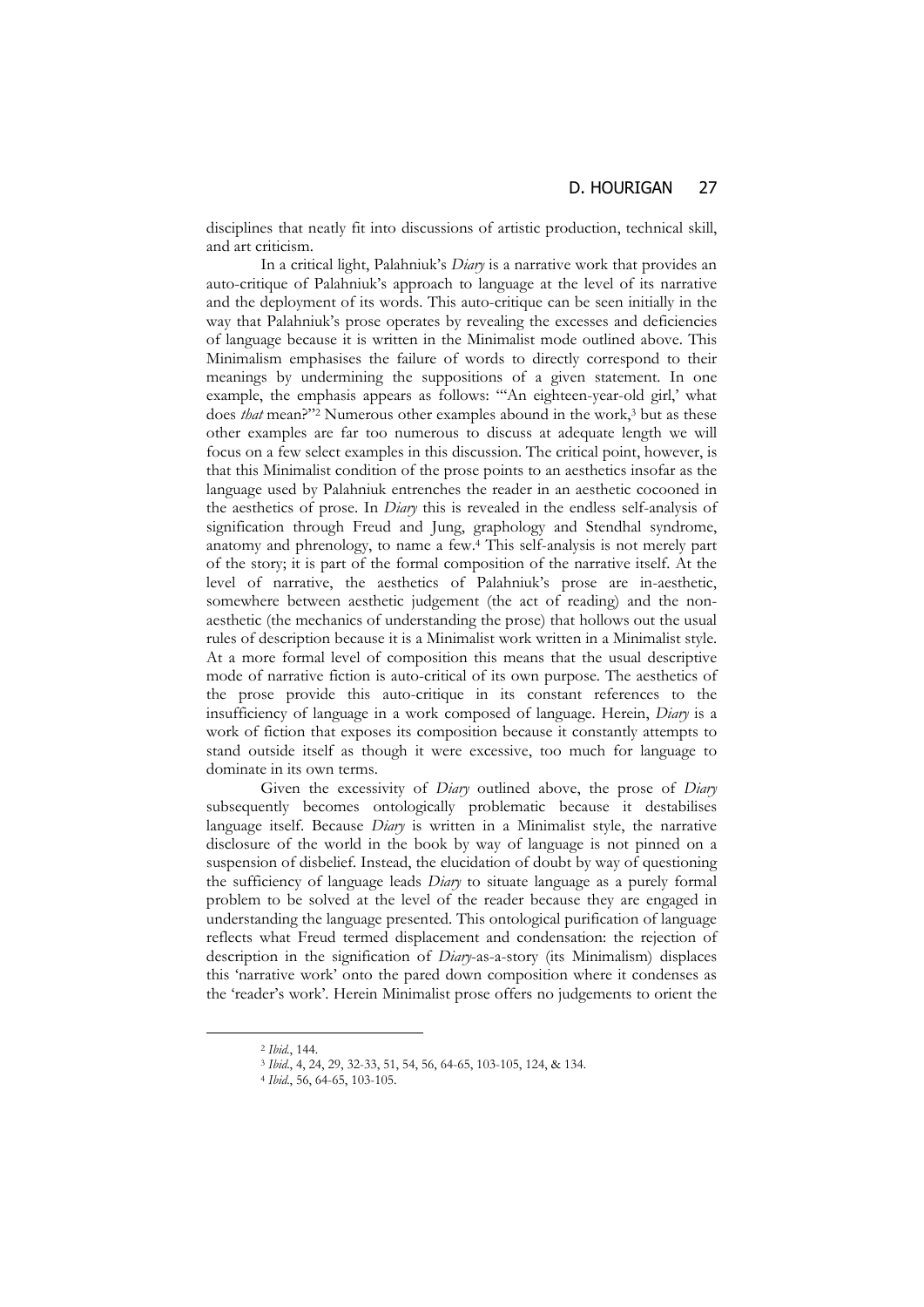#### 28 TYRANNY OF LANGUAGE

reader's subjective sensibility and instead forces this sensibility/subjectivity to make sense of the narrative. This procedure is what makes Palahniuk's prose properly focused on an in-aesthetic excess against the distant narrative form of third person voice, ultimately only allowing a point of view from the position of an 'I', 'you', or 'we' for the fantasisation of the reader. In *The Interpretation of Dreams* Freud announces this type of condensed position of the reader as a signal for the expression of "a merely *wishful* common element" in place of "a *displaced* common element."5 Applying Freud's insight to *Diary*, it is clear that the position Palahniuk puts his readers in is a *materialist fantasy*: a position that exceeds the materialist concern with aesthetics by burrowing deeper into the question of the subject-as-reader. We can simplify this insight as follows: accepting that Palahniuk's writing is real and comprehendible this work always presupposes its audience wherein these readers are a 'wish' of the writing anchored in the general dynamics of its material composition but this wish becomes invisible when we look directly at particular sections of *Diary*.

The instability of language that is accentuated by *Diary* necessitates the reader's engaging in 'work' to keep the narrative comprehendible. Yet such labour is clearly not at the level of the narrative but instead at the level of conceiving of language. It is worth underlining this point because Palahniuk ostensibly rejects language as a tool that the speaking being uses. Rather, it points to the way that signification—at least in the Minimalist mode—speaks through the speaking being. If 'less becomes more' for Palahniuk, I would be tempted to add that 'language speaks us'. The condensation of the displaced 'narrative work' in the reader's imagination fundamentally changes the time of the narrative: we go from marking the passage of time through the judgements of the prose itself to barely a hint of duration except through the intervention of the reader's reflection.

This reflection brings us to the fourth procedure of Palahniuk's prose: that this sense of time which arranges narrative sense is speculative. We should understand speculation here with all of the importance given to it by German Idealist philosophers such as Schelling, Fichte, and Hegel: Minimalist prose is jarring to read because time itself is marked by the intervention of judgement. And the only reason the reader intervenes is because they *must*. *Diary* skewers the reader through its in-aesthetic excesses, such as its litany of anatomy; to quote one such instance:

> By the time you read this, you'll be older than you remember… The 'orange peel' texture of your chin, these 'popply' bumps are caused by your mentalis muscle. Your 'pouting' muscle. Those frown lines you see every morning, getting deeper, running from each corner of your mouth down to the edge of your chin, those are called *marionette lines*. The wrinkles between your

<sup>5</sup> Sigmund Freud, *The Interpretation of Dreams*, trans. by James Strachey (London: Penguin Books Ltd., 1991), 434.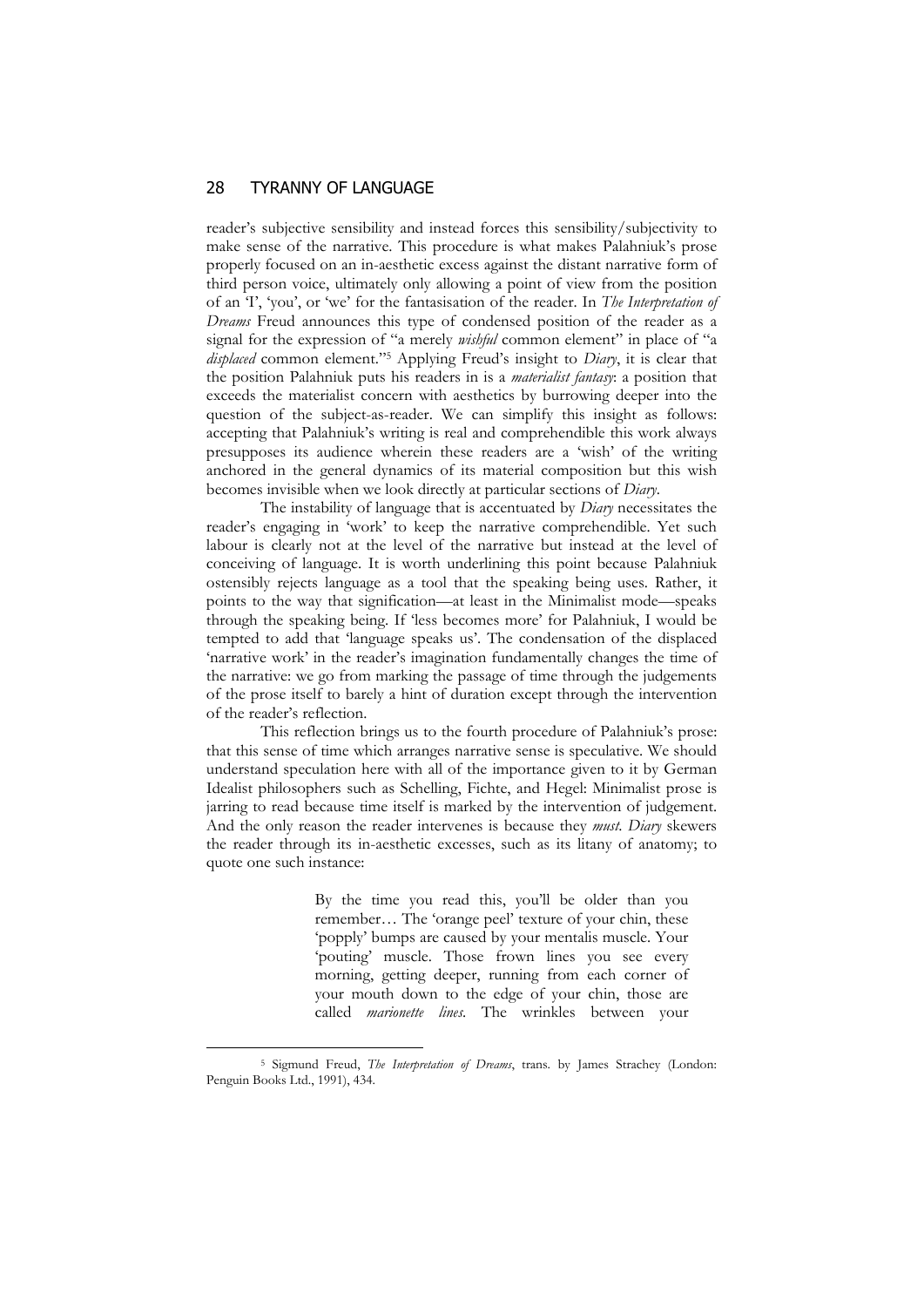eyebrows, they're *glabellar furrows*. The way your swollen eyelids sag down is called *ptosis*. Your *lateral canthal rhytides*, your 'crows-feet', are worse every day and *you're only twelve fucking years old for God's sake*. Don't pretend you don't know what this is about. This is your face.<sup>6</sup>

This fourth procedure binds the reader's speculative imagination to the interiority of the narrative. If one finds themselves reading this passage and reflecting on their face then we are 'in' the aesthetics of *Diary*. A study of Palahniuk's novel *Diary* goes awry if it merely situates itself to debate the aesthetics or formal representations of the work. This reading misses that Palahniuk already forces the reader to consider their own identification with the narrative, the condensation of judgement in their imagination.

The in-aesthetic excess promoted by Palahniuk's writing violently destabilises the literary narrative voice to produce an insidious ambiguity: when should the reader's judgement intervene? Romantic Minimalism short-circuits this ambiguity by situating the reader's judgement in a speculative void speculative because it is the conception of language that is at issue, not the diegesis. The reader is void because the usual problem of reading wherein 'you never see the bullet coming' is substituted by the properly speculative intercession of the reader's judgment. Palahniuk brings the reader into his stories to labour in service of the narrative even though the reader stands outside the book itself. This labour is 'speculative' in that it marks the passage of time and morality: past, present, and future; and is underwritten by the logic of displacement and condensation. Moreover, this short-circuit leads Palahniuk to reveal that the craft or *techne* of critical judgement is 'effervescent' rather than deliberative or intentional. Such a framing of judgement is already given to us by Freud's analysis of dreams, and herein it flag that Palahniuk writes the reader's fantasisation into the belly of his work through the effervescent manifestation of an in-aesthetic excess.

One may do well to ask, however, what then is characteristically violent of these four procedures? We are dealing with words on a page and the corporeality of reading after all, not the violent bloodshed of armed conflict. Contemporary thought tends to understand 'violence' as an action marked by immense force and often destruction yet here we are charging Palahniuk with creating a 'systemic violence' that effectively introduces violence into his narratives in such a way that it exceeds polite description. The violence in Palahniuk is bound up with his *techne*, the way he writes and the underlying structure of this writing as it is approached by the reader. I am making use of this old Greek word, *techne*, for its philosophical import as it distinctly facilitates the making and unmaking of artistic processes. In this framing, systemic violence is not the result of description but of the formal character of the structure that permits description in the first place. And herein the curious feature of Palahniuk's writing is that it explicitly unveils three levels of violence

<sup>6</sup> Chuck Palahniuk, *Diary* (London: Vintage, 2004), 4.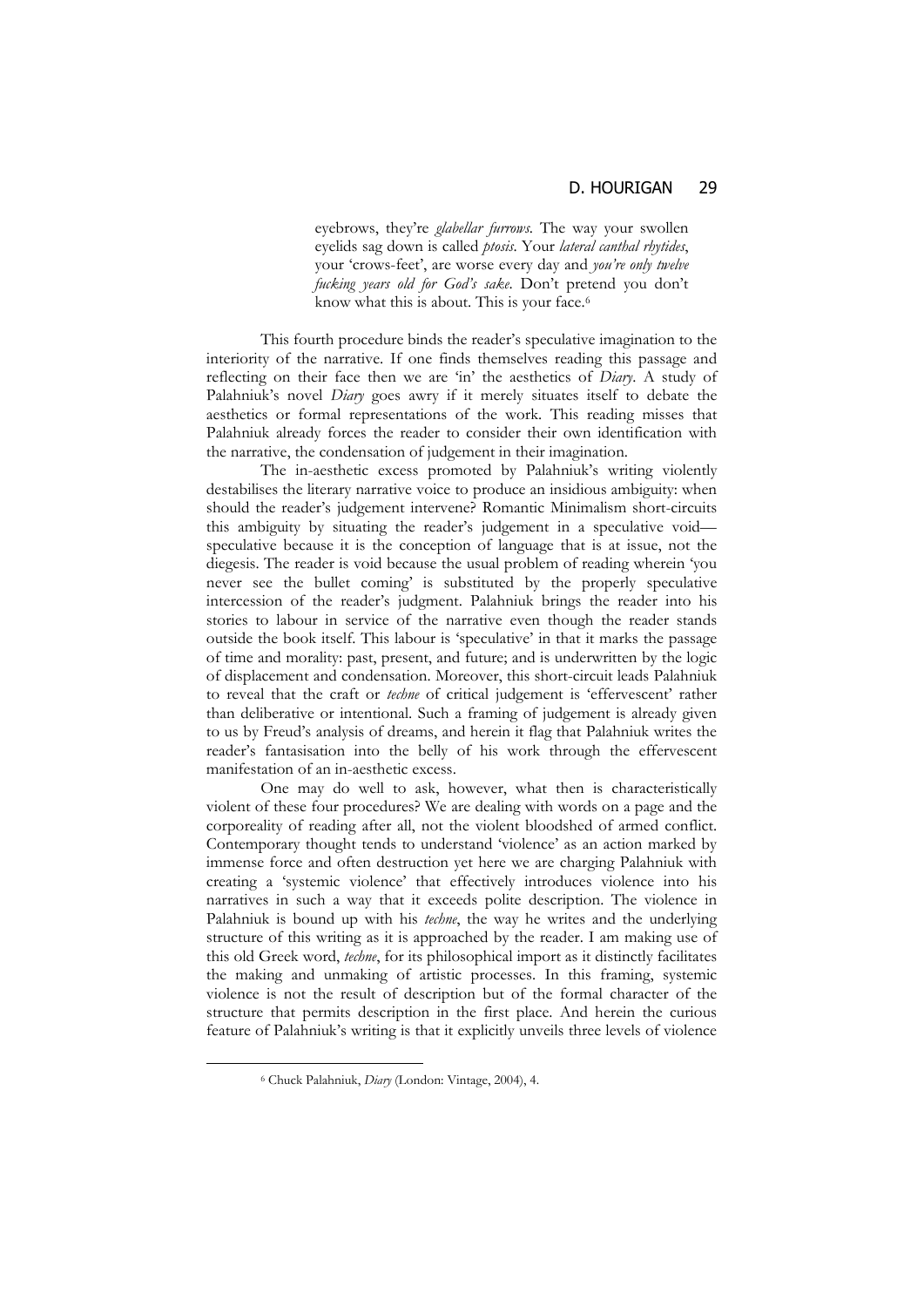### 30 TYRANNY OF LANGUAGE

in its formal character: the violent chaos of the Romantic vision of sublimely charged Nature, the violence of civilisation in the way that it facilitates social and political terror, and the systemic violence of forcing the reader to intervene in Minimalist prose.7

With the former Romantic vision and the latter Minimalist mode already elaborated upon, it is now necessary to turn to the 'middle term' as it were: the violence of civilisation that makes space for social and political terror. Palahniuk's writing is often cast as 'nihilistic'. But this labelling of nihilism is imprecise. The nihilistic procedures of Palahniuk's plots, narratives, and characters are always revealing the chaotic vortex beneath the austere assurances of civil society. This recourse is foremost Romantic, not nihilistic. And *Diary* eschews nihilism through its endless references to the poetic mania of Peter Wilmot.

In *Diary*, we are told that the character of Peter Wilmot, Misty's comatose husband, spent time prior to the opening of the narrative refurbishing houses, and in these houses he hid rooms covered with fanatical raving. These rooms, these dark places, bob up to the surface of *Diary* with a sense of untimeliness. Peter has entered the resident's homes in good faith and vandalised the space, motivated by his being overwhelmed by the terror that Waytansea Island's families intend to perpetrate.

Peter's rooms are what Palahniuk refers to as a 'chorus', a recurring theme that brings forward the kernel of the narrative. But what is being repeated here? The rooms of Peter Wilmot are dark places where the entire space has been overtaken by someone's graphic mania. To quote:

> These summer people, poor Misty, she tells them, Mr. Wilmot wasn't himself for the last year or so. He had a brain tumor he didn't know about for—we don't know how long. Her face still pressed to the hole in the wallpaper, she tells this Angel Delaporte how Mr. Wilmot did some work in the old Waytansea Hotel, and now the room numbers jump from 312 to 314. Where there used to be a room, there's just perfect, seamless hallway, chair molding, baseboard, new power outlets every six feet, top-quality work. All of it code, except the room sealed inside.

> And this Ocean Park man swirls the wine in his glass and says, 'I hope room 313 wasn't occupied at the time.'

> Out in her car, there's a crowbar. They can have this door-way opened back up in five minutes. It's just drywall is all, she tells the man. Just Mr. Wilmot going crazy.

<sup>7</sup> Here one can observe the Lacanian coordinates of Palahinuk: Imaginary, Symbolic, and Real.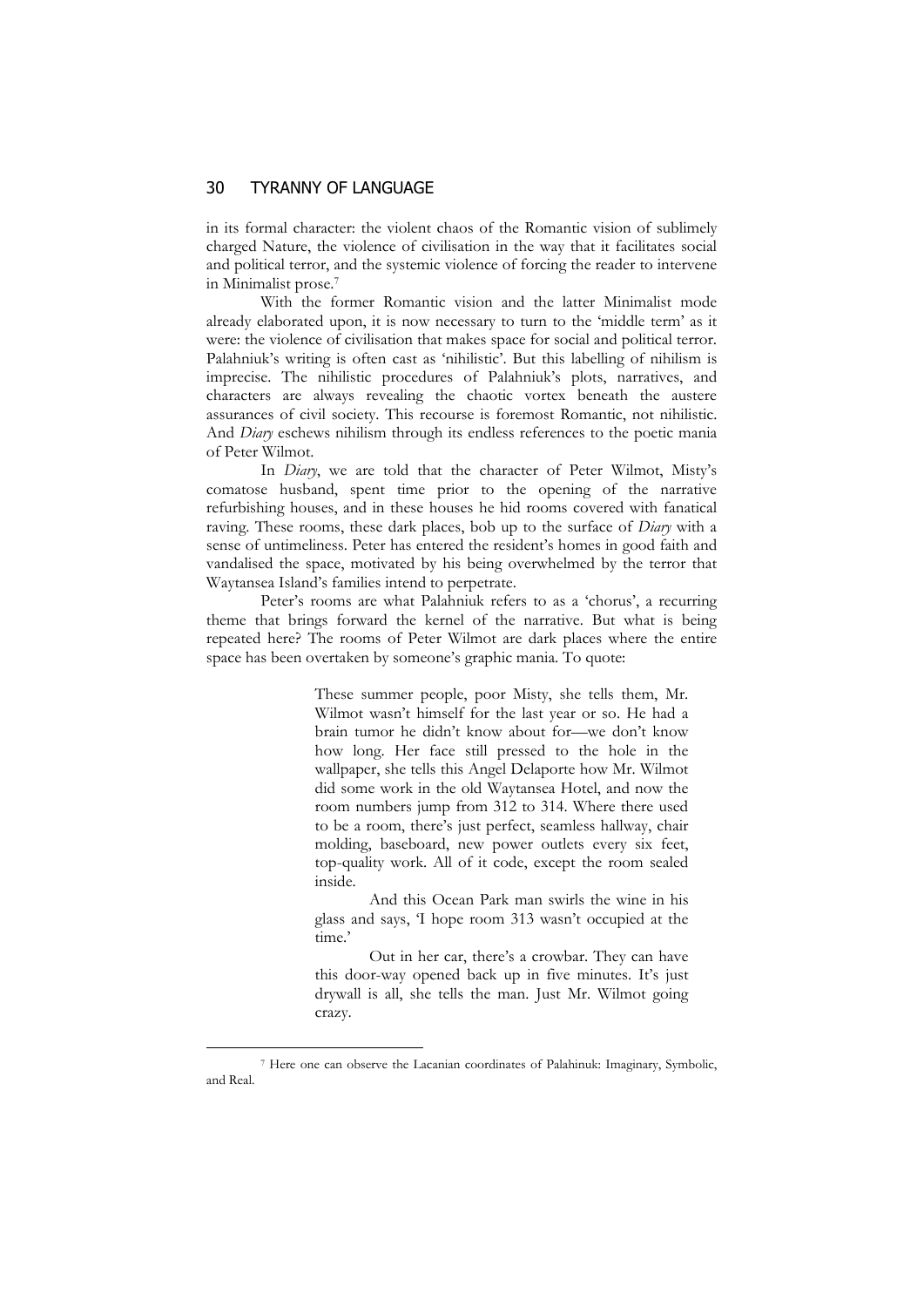When she puts her nose in the hole and sniffs, the wallpaper smells like a million cigarettes came here to die. Inside the hole, you can smell cinnamon and dust and paint. Somewhere inside the dark, you can hear a refrigerator hum. A clock ticks.

 Written around and around the walls, it's always this same rant. In all these vacation houses. Written in a big spiral that starts at the ceiling and spins to the floor, around and around so you have to stand in the center of the room and turn to read it until you're dizzy. Until it makes you sick.8

These houses that contain Peter's rooms perform the function of civilisation: they are domestic spaces that solidify an attachment to a place, a time, a history. But it is as though the possibility of Peter's rooms was always there, hiding in plain sight: all the island's families knew about the planned terror, all the mainland visitors to Waytansea Island were implicated. The history of the homes carried this within the very act of dwelling inside them. Therefore, rather than positing the existence of discrete spaces of violence and violent acts, the reading of systemic violence allows us to capture the sense in which civilisation is itself the space of violence and terror. Peter Wilmot's lost rooms, his dark places, are the realisation of a possibility always-already present in the structure of Waytansea Island's civility.

The key to unfurling Palahniuk's writing is to engage with its formal character because here we find the limits of the conditions of his aesthetics and therein the event of violence. This critical gaze also facilitates the understanding of the nature of systemic violence in Palahniuk's novels. *Diary* is but one instance where we can observe how the Romantic Minimalist methods of Palahniuk enable him to write scenes of terror without passing judgement, shifting this labour onto the reader. Palahniuk's other books, such as *Fight Club*, *Choke*, *Lullaby*, *Invisible Monsters*, and, more recently, *Pygmy*, have their narratives disclosed in a space delimited by Palahniuk's Romantic Minimalism. In this disclosure, we encounter an in-aesthetic excess that interrupts the narrative by pushing the reader to intervene and pass judgement from within the narrative's aesthetics.

In an odd way, Palahniuk writes love and romance but in a violent way. The romantic content of his stories is always attached to the transgression of one or other social code, and this narrative process is supported by the hermeneutics of *Diary* in its critique of language. But what I have tried to demonstrate above is how this transgression is not subversive: the possibility for violence is enabled by civilisation itself and Palahniuk's literary Minimalism fosters a criticism of civility for refusing to acknowledge the immense forces that it barely conceals and repeatedly fails to regulate. To the Palahniukian perspective, the violent chaos of the Romantic vision of sublimely charged

<sup>8</sup> Palahniuk, *Diary*, 26-27.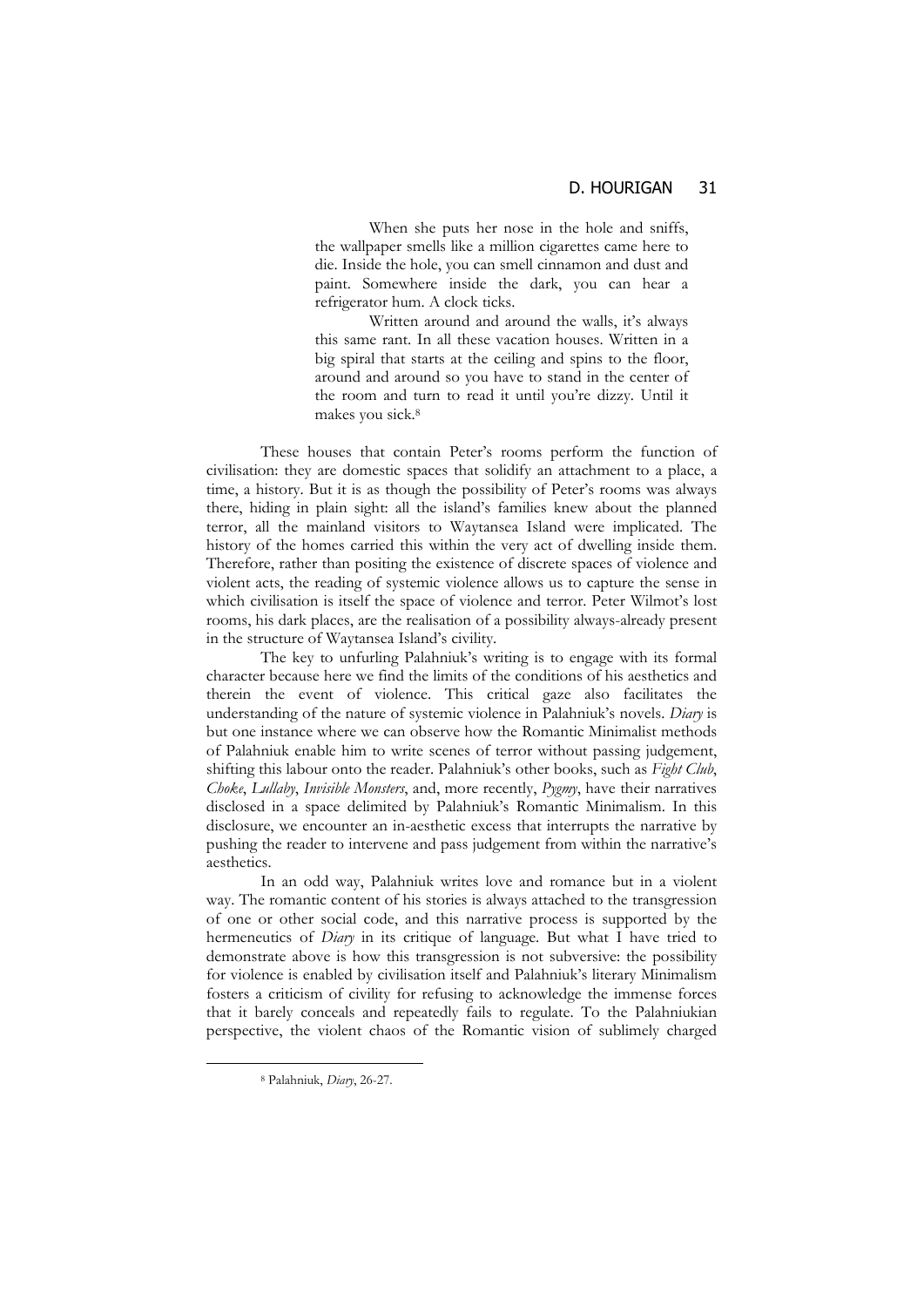## 32 TYRANNY OF LANGUAGE

Nature bubbles up to the surface of civilisation in acts of violence and terror. This perspective becomes visible when we critically engage with Palahniuk's writing. The systemic violence of Minimalist prose forces the reader to intervene and create a 'time for judgement', a purveyor's critique of civilisation. If, as readers, we never see the bullet coming, a critical engagement with Palahniuk's *Diary* shows us just how blind to systemic violence we really are. We cannot go back to some idyll third-person narrative once we know this, and this is what makes the work of Palahniuk valuable in both fictional and critical terms.

*School of Humanities, Griffith University, Australia* 

#### **References**

Sigmund Freud, *The Interpretation of Dreams*, trans. by James Strachey (London: Penguin Books Ltd., 1991).

Chuck Palahniuk, *Diary* (London: Vintage, 2004).

\_\_\_\_\_\_\_\_\_\_\_, *Non-Fiction (True Stories)* (London: Vintage, 2004).